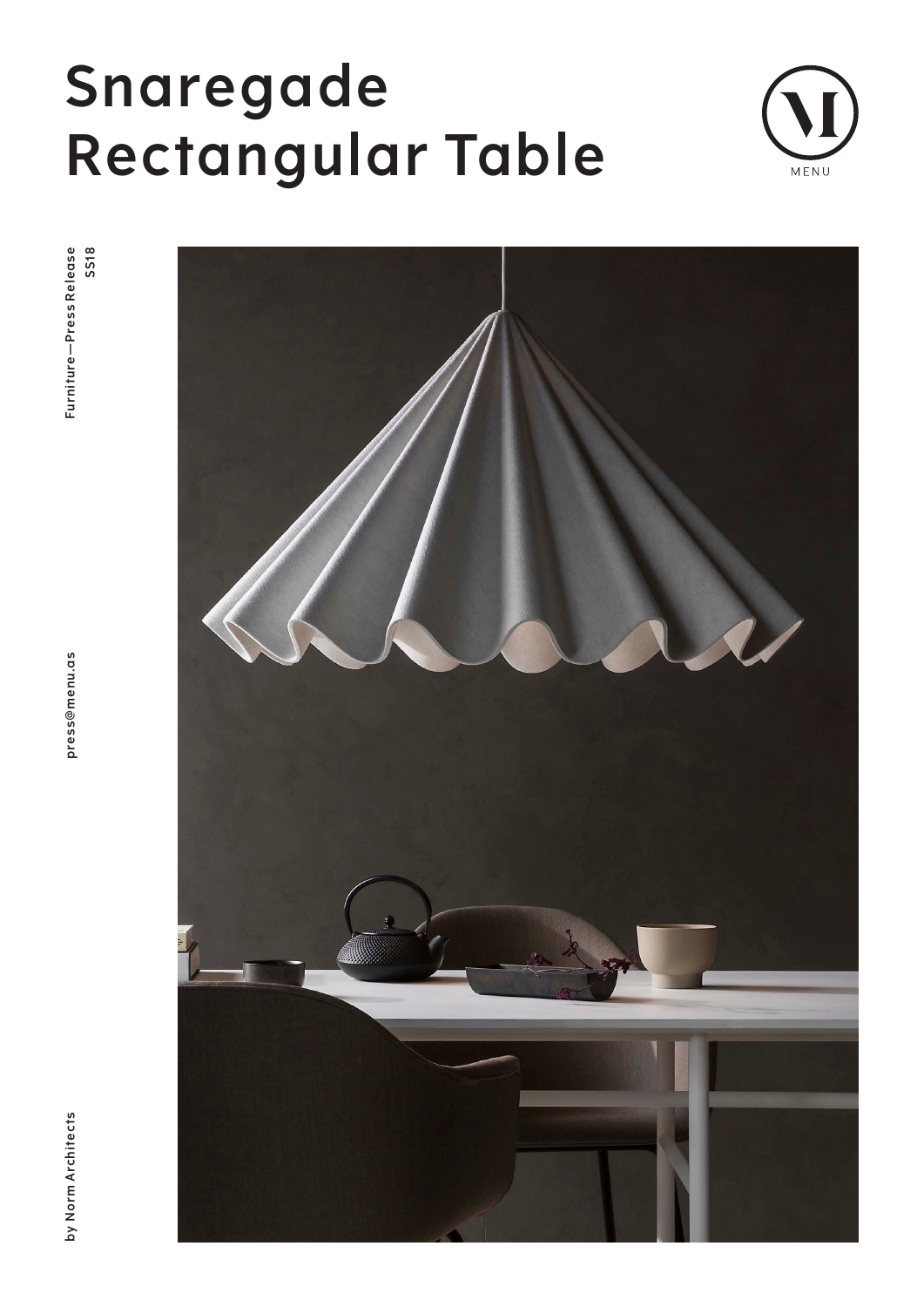# **Snaregade Rectangular Table**



Originally designed as an exclusive table for Bjarne Hansen– the CEO and founder of Menu – Norm Architects initially envisioned the piece solely for Bjarne's private living room. Norm, however, continued manufacturing the piece due to its multi-functional nature, as the table was to be used in Norm's design studio. Snaregade has been in use ever since and is now available in white.

With its minimalist good looks and practicality, the Snaregade Table can be utilised within a variety of different spaces – an office desk, its rectangular variant as an elegant dining table, or the oval alternative would also be equally suited to kitchens and meeting rooms.

Uniquely constructed, the iconic Snaregade table now comes with a solid walnut top, adding warmth, quality and tactility to the table. With its graphic, contemporary and recognisable leg design, the walnut top gives the table a mid-century modern feel with a nod to Danish design's heyday - the Golden Age. Reimagining Modernism altogether, the Snarregade table is the perfect reinterpretation of a new design classic that respects the past and celebrates the future.

#### **About the Designer**

A Scandinavian company through and through, Norm Architects are celebrated for their clean, minimalistic designs. Its founders Kasper Rønn and Jonas Bjerre-Poulsen argue that minimalism is nothing new: "It has been the norm in many cultures all over the globe since the beginning of civilization. People have strived for material poverty as a way to inner luxury. Reduction and perfection have been the main goal for both craftsmen and inventors – because avoiding the irrelevant meant emphasising the important."

The pursuit of purity, simplicity and timelessness is at the heart of everything undertaken by Norm.

#### **Notes to Editor**

Menu is a Scandinavian design brand with a simple philosophy; to make the world better, less complicated and a little bit nicer to wake up to. Menu collaborate with super-talented international designers, to produce high quality design with a crisp Scandinavian look. Menu work with local craftsmen from around the world to preserve traditional skills, whilst creating objects which are timeless and can be treasured for a lifetime. Composed of lighting, furniture and accessories, the Menu collection provides clever solutions for modern living.

### **Product Type**

Table

#### **Enviroment**

Indoor

### **Versions/ Dimensions**

H: 73 cm L: 200 cm W: 90 cm

#### **Materials**

Stained Oak Veneer, Powder Coated Steel

## **Colours**

Black - RAL 9005 White - RAL 9002